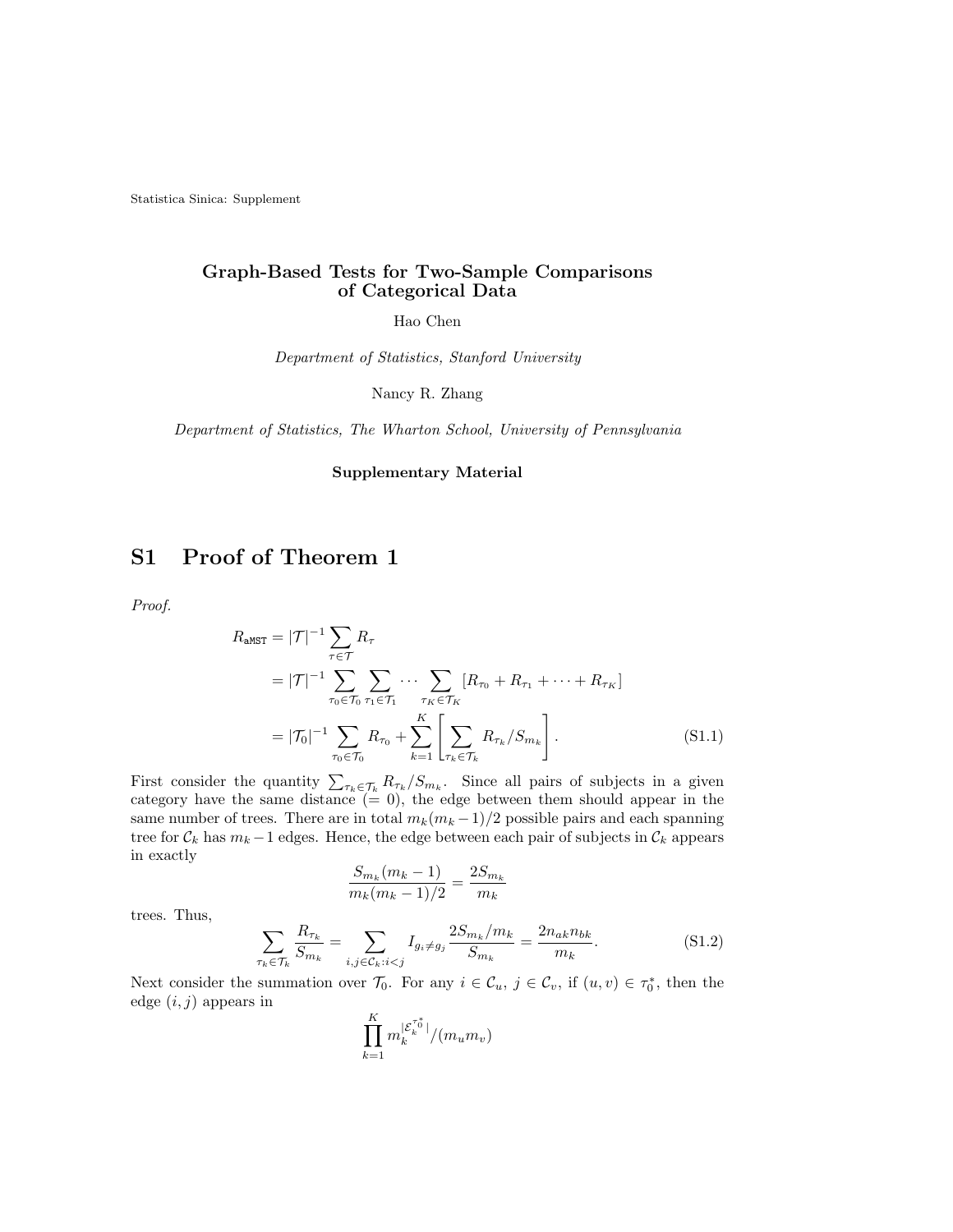elements in  $\mathcal{T}_0$ , since any of the  $m_u m_v$  possible edges connecting categories u and v appear in equal number of graphs in  $\mathcal{T}_0$ . Thus,

$$
\sum_{\tau_0 \in \mathcal{T}_0} R_{\tau_0} = \sum_{\tau_0^* \in \mathcal{T}_0^*} \sum_{(u,v) \in \tau_0^*} \frac{\prod_{k=1}^K m_k^{|\varepsilon_k^{\tau_0^*}|}}{m_u m_v} \sum_{i \in \mathcal{C}_u} \sum_{j \in \mathcal{C}_v} I_{g_i \neq g_j}
$$
\n
$$
= \sum_{\tau_0^* \in \mathcal{T}_0^*} \prod_{k=1}^K m_k^{|\varepsilon_k^{\tau_0^*}|} \sum_{(u,v) \in \tau_0^*} \frac{n_{au} n_{bv} + n_{av} n_{bu}}{m_u m_v}.
$$
\n(S1.3)

 $\Box$ 

Combining (S1.1), (S1.2) and (S1.3) gives (7).

## S2 Proofs for Lemmas and Theorems in Permutation Distributions

#### S2.1 Proof of Lemma 1

Proof. Define

$$
R_A = \sum_{u=1}^K \frac{1}{m_u} \sum_{i,j \in \mathcal{C}_u} I_{g_i \neq g_j},
$$

and

$$
R_B = \sum_{(u,v) \in C_0} \frac{1}{m_u m_v} \sum_{i \in \mathcal{C}_u, j \in \mathcal{C}_v} I_{g_i \neq g_j}.
$$

We have

$$
\mathbf{E}_{\mathbf{P}}[R_{C_0}] = \mathbf{E}_{\mathbf{P}}[R_A] + \mathbf{E}_{\mathbf{P}}[R_B]
$$
  
=  $\sum_{u=1}^K \frac{1}{m_u} \sum_{i,j \in C_u} \mathbf{P}_{\mathbf{P}}(g_i \neq g_j) + \sum_{(u,v) \in C_0} \frac{1}{m_u m_v} \sum_{i \in C_u, j \in C_v} \mathbf{P}_{\mathbf{P}}(g_i \neq g_j).$ 

Since  $\mathbf{P}_{\mathbf{P}}(g_i \neq g_j) = \begin{cases} 0 & \text{if } i = j \\ \frac{2n_a n_b}{\mathbf{I}} & \text{if } i \neq j \end{cases}$  $\frac{2n_a n_b}{N(N-1)}$  if  $i \neq j$ , thus

$$
\mathbf{E}_{\mathbf{P}}[R_{C_0}] = \sum_{u=1}^{K} \frac{1}{m_u} m_u (m_u - 1) \frac{2n_a n_b}{N(N-1)} + \sum_{(u,v) \in C_0} \frac{1}{m_u m_v} m_u m_v \frac{2n_a n_b}{N(N-1)}
$$
  
=  $(N - K + |C_0|) \frac{2n_a n_b}{N(N-1)}$ .

Now, to compute the second moment, first note that

$$
\mathbf{E}_{\mathsf{P}}[R_{C_0}^2] = \mathbf{E}_{\mathsf{P}}[R_A^2] + \mathbf{E}_{\mathsf{P}}[R_B^2] + 2\mathbf{E}_{\mathsf{P}}[R_A R_B].
$$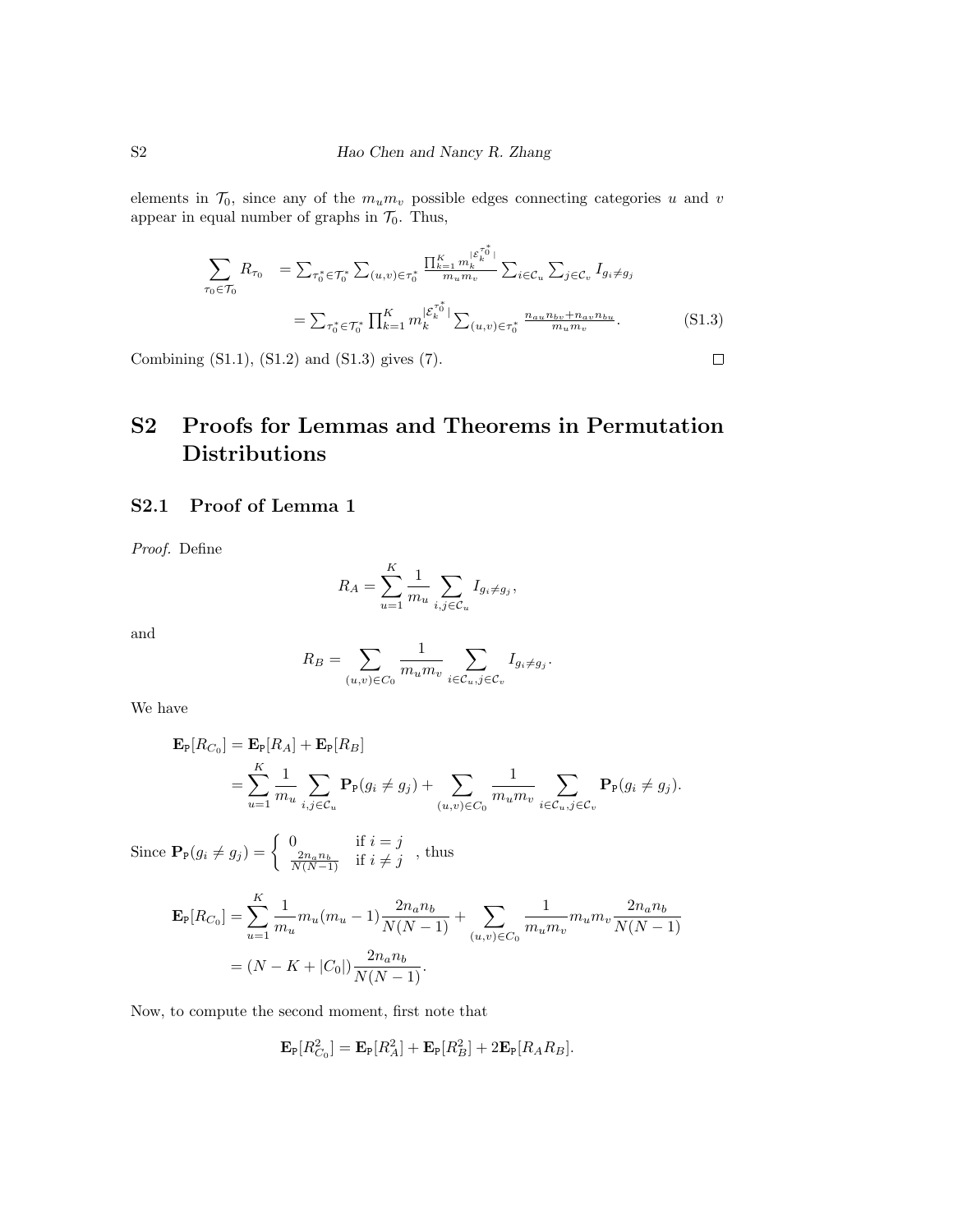Expanding the right-hand-side in above,

$$
\mathbf{E}_{\mathbf{P}}[R_A^2] = \sum_{u,v=1}^k \frac{1}{m_u m_v} \sum_{i,j \in \mathcal{C}_u, k,l \in \mathcal{C}_v} \mathbf{P}_{\mathbf{P}}(g_i \neq g_j, g_k \neq g_l),
$$
  
\n
$$
\mathbf{E}_{\mathbf{P}}[R_B^2] = \sum_{(u,v) \in C_0} \frac{1}{m_u^2 m_v^2} \sum_{i,k \in \mathcal{C}_u, j,l \in \mathcal{C}_v} \mathbf{P}_{\mathbf{P}}(g_i \neq g_j, g_k \neq g_l)
$$
  
\n
$$
+ 2 \sum_{\{(u,v),(w,y)\} \subset C_0} \frac{1}{m_u m_v m_w m_y} \sum_{i \in \mathcal{C}_u, j \in \mathcal{C}_v, k \in \mathcal{C}_w, l \in \mathcal{C}_y} \mathbf{P}_{\mathbf{P}}(g_i \neq g_j, g_k \neq g_l),
$$
  
\n
$$
\mathbf{E}_{\mathbf{P}}[R_A R_B] = \sum_{u=1}^K \sum_{(v,w) \in C_0} \frac{1}{m_u m_v m_w} \sum_{i,j \in \mathcal{C}_u, k \in \mathcal{C}_v, l \in \mathcal{C}_w} \mathbf{P}_{\mathbf{P}}(g_i \neq g_j, g_k \neq g_l).
$$

Since

$$
\mathbf{P}_{\mathbf{P}}(g_{i} \neq g_{j}, g_{k} \neq g_{l}) = \begin{cases}\n0 & \text{if } i = j \text{ and/or } k = l \\
\frac{2n_{a}n_{b}}{N(N-1)} = 2p_{1} & \text{if } \begin{cases}\ni = k, j = l, i \neq j \\
i = l, j = k, i \neq j\n\end{cases} \\
\frac{n_{a}n_{b}}{N(N-1)} = p_{1} & \text{if } \begin{cases}\ni = k, j \neq i, l \\
i = l, j \neq i, k \\
j = k, i \neq j, l \\
j = l, i \neq j, k\n\end{cases} \\
\frac{4n_{a}(n_{a}-1)n_{b}(n_{b}-1)}{N(N-1)(N-2)(N-3)} = p_{2} & \text{if } i, j, k, l \text{ are all different,} \n\end{cases}
$$

we have

$$
\mathbf{E}_{\mathbf{P}}[R_A^2] = \sum_{u=1}^K \frac{1}{m_u^2} \sum_{i,j,k,l \in \mathcal{C}_u} \mathbf{P}_{\mathbf{P}}(g_i \neq g_j, g_k \neq g_l) + \sum_{u=1}^k \sum_{v \neq u} \frac{1}{m_u m_v} \sum_{i,j \in \mathcal{C}_u, k,l \in \mathcal{C}_v} \mathbf{P}_{\mathbf{P}}(g_i \neq g_j, g_k \neq g_l)
$$
  
\n
$$
= \sum_{u=1}^K \frac{1}{m_u^2} [2m_u(m_u - 1)(2p_1) + 4m_u(m_u - 1)(m_u - 2)p_1 + m_u(m_u - 1)(m_u - 2)(m_u - 3)p_2]
$$
  
\n
$$
+ \sum_{u=1}^k \sum_{v \neq u} \frac{1}{m_u m_v} m_u(m_u - 1) m_v(m_v - 1)p_2
$$
  
\n
$$
= 4\left(N - 2K + \sum_{u=1}^K \frac{1}{m_u}\right) p_1 + (N - K - 4)(N - K)p_2 + 6\left(K - \sum_{u=1}^K \frac{1}{m_u}\right) p_2,
$$
  
\n
$$
\mathbf{E}_{\mathbf{P}}[R_B^2] = \sum_{(u,v) \in C_0} \frac{1}{m_u^2 m_v^2} \sum_{i,k \in \mathcal{C}_u, j,l \in \mathcal{C}_v} \mathbf{P}_{\mathbf{P}}(g_i \neq g_j, g_k \neq g_l)
$$
  
\n
$$
+ \sum_{u \neq u} \frac{1}{m_u^2 m_v^2} \sum_{i,k \in \mathcal{C}_u, j,l \in \mathcal{C}_v} \mathbf{P}_{\mathbf{P}}(g_i \neq g_j, g_k \neq g_l)
$$

$$
(u,v),(u,w)\in C_0, v\neq w \stackrel{m_u^2 m_v m_w}{m_u m_v m_w m_y} \sum_{\substack{i,k \in \mathcal{C}_u,\\i \in \mathcal{C}_u,\\i \in \mathcal{C}_v,\\i \in \mathcal{C}_v}} \frac{1}{\text{P}_{\mathcal{V}}(g_i \neq g_j, g_k \neq g_l)} + \sum_{\substack{(u,v),(w,y) \in C_0 \\u,v,w,y \text{ all different}}} \frac{1}{m_u m_v m_w m_y} \sum_{\substack{i \in \mathcal{C}_u,\\i \in \mathcal{C}_w,\\i \in \mathcal{C}_v,\\i \in \mathcal{C}_v}} \frac{\text{P}_{\mathcal{V}}(g_i \neq g_j, g_k \neq g_l)}{m_u m_v m_w m_y}
$$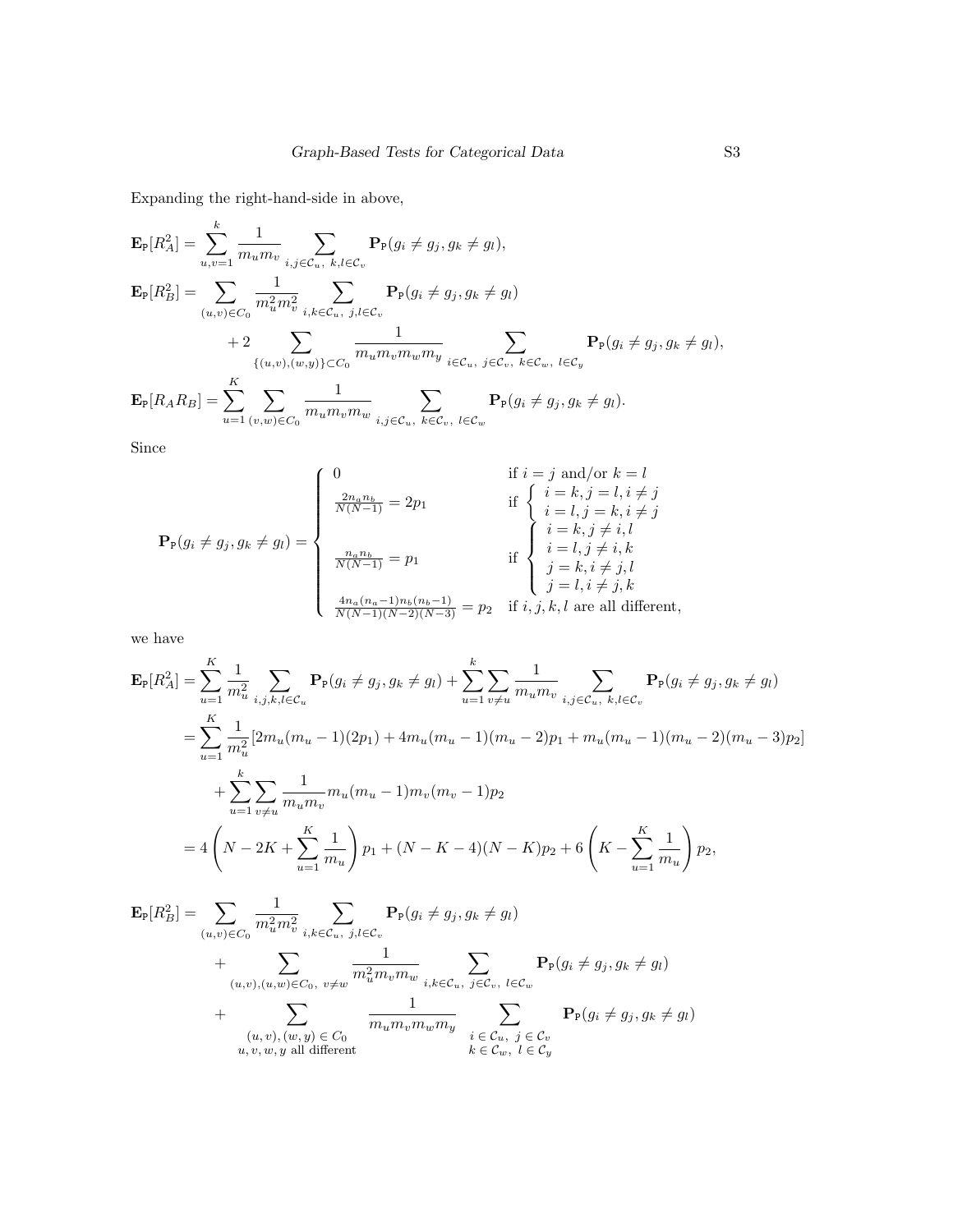$$
= \sum_{(u,v)\in C_0} \frac{1}{m_u^2 m_v^2} [m_u m_v (2p_1) + m_u m_v (m_u + m_v - 2)p_1 + m_u (m_u - 1) m_v (m_v - 1)p_2]
$$
  
+ 
$$
\sum_{(u,v),(u,w)\in C_0, v\neq w} \frac{1}{m_u^2 m_v m_w} [m_u m_v m_w p_1 + m_u (m_u - 1) m_v m_w p_2]
$$
  
+ 
$$
\sum_{(u,v),(u,w)\in C_0} \frac{1}{m_u m_v m_w m_w m_y} m_u m_v m_w m_y p_2
$$
  
= 
$$
\sum_{(u,v)\in C_0} \frac{1}{m_u m_v} [(m_u + m_v) p_1 + (m_u - 1) (m_v - 1) p_2]
$$
  
+ 
$$
\sum_{(u,v),(u,w)\in C_0, v\neq w} \frac{1}{m_u} [p_1 + (m_u - 1) p_2]
$$
  
+ 
$$
2 \left[ \{(u, v), (u, w) \} \right] \subset C_0 : u, v, w, y \text{ all different} | p_2
$$
  
= 
$$
\sum_{u=1}^K \frac{|\mathcal{E}_u^{C_0}|^2}{m_u} (p_1 - p_2) + |C_0|^2 p_2 + \sum_{(u,v)\in C_0} \frac{1}{m_u m_v} p_2,
$$

$$
\mathbf{E}_{\mathbf{P}}[R_{A}R_{B}] = \sum_{u=1}^{K} \sum_{(u,v) \in \mathcal{E}_{u}^{C_{0}}} \frac{1}{m_{u}^{2}m_{v}} \sum_{i,j,k \in \mathcal{C}_{u}} \mathbf{P}_{\mathbf{P}}(g_{i} \neq g_{j}, g_{k} \neq g_{l}) \n+ \sum_{u=1}^{K} \sum_{(v,w) \in C_{0} \setminus \mathcal{E}_{u}^{C_{0}}} \frac{1}{m_{u}m_{v}m_{w}} \sum_{i,j \in \mathcal{C}_{u}} \sum_{k \in \mathcal{C}_{v}, l \in \mathcal{C}_{w}} \mathbf{P}_{\mathbf{P}}(g_{i} \neq g_{j}, g_{k} \neq g_{l}) \n= \sum_{u=1}^{K} \sum_{(u,v) \in \mathcal{E}_{u}^{C_{0}}} \frac{1}{m_{u}^{2}m_{v}} [2m_{u}(m_{u}-1)m_{v}p_{1} + m_{u}(m_{u}-1)(m_{u}-2)m_{v}p_{2}] \n+ \sum_{u=1}^{K} \sum_{(v,w) \in C_{0} \setminus \mathcal{E}_{u}^{C_{0}}} \frac{1}{m_{u}m_{v}m_{w}} m_{u}(m_{u}-1)m_{v}m_{w}p_{2} \n= |C_{0}|(N-K)p_{2} + 2(p_{1}-p_{2}) \left( 2|C_{0}| - \frac{|\mathcal{E}_{u}^{C_{0}}|}{m_{u}} \right).
$$

 $\text{Var}_{\text{P}}[R_{C_0}]$  follows by combining the above in computing  $\text{E}_{\text{P}}[R_{C_0}^2]$ , and then subtracting  ${\bf E}_{\rm P}^2[R_{C_0}].$  $\Box$ 

#### S2.2 Proof of Theorem 3

To prove Theorem 3, we first prove a simpler result: Asymptotic normality of the statistic under the bootstrap null, defined as the distribution obtained by sampling the group labels from the observed vector of group labels with replacement. Let  $P_B$ ,  $E_B$  and  $Var_B$ denote respectively the probability, expectation and variance under the bootstrap null.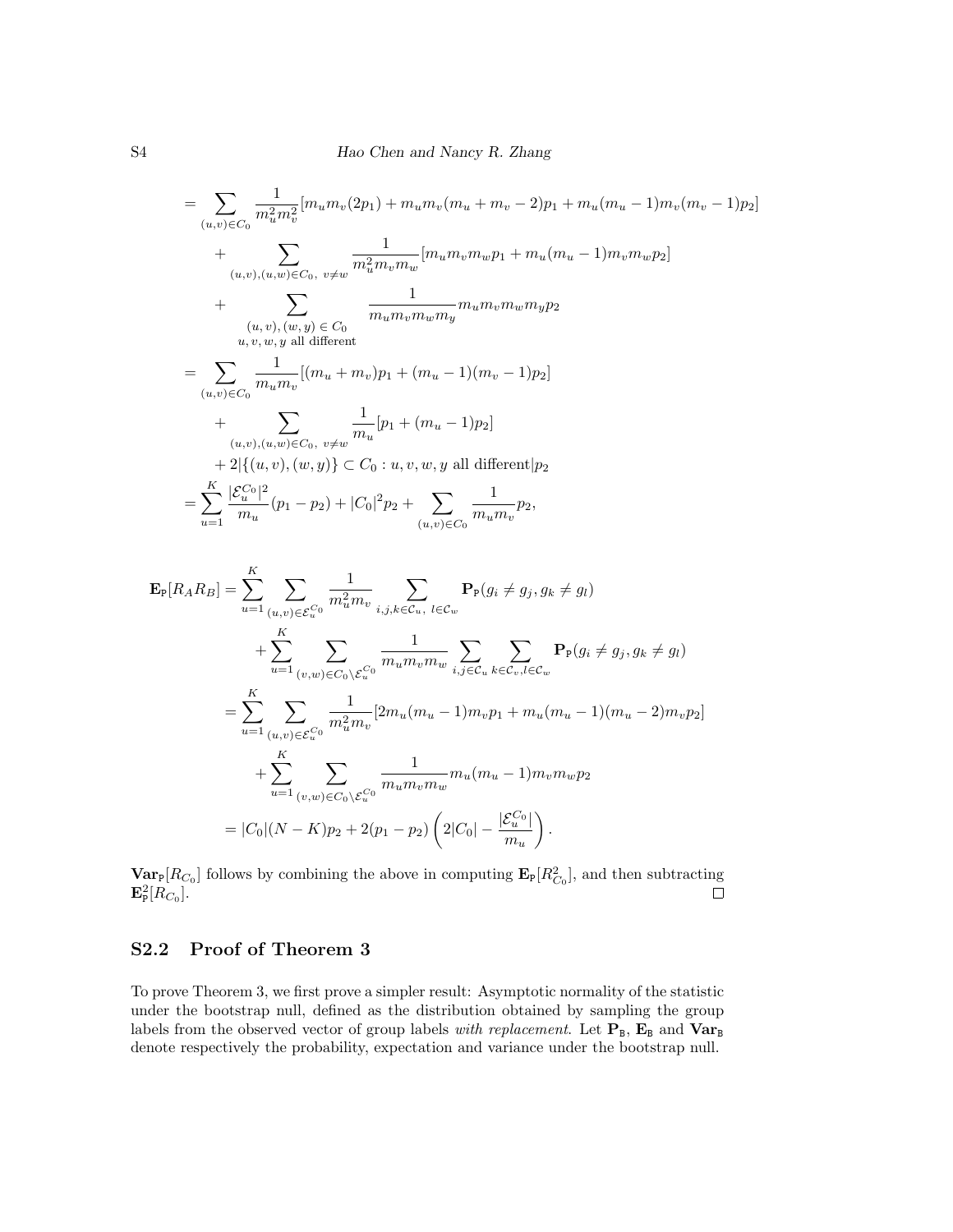Lemma 1. Assuming condition 1, under the bootstrap null distribution, the standardized statistic

$$
\frac{R_{C_0}-\mathbf{E}_B[R_{C_0}]}{\sqrt{\textit{Var}_B[R_{C_0}]}}
$$

converges in distribution to  $N(0,1)$  as  $K \to \infty$ , where  $\mathbf{E}_{B}[R_{C_0}]$  and  $Var_{B}[R_{C_0}]$  are given below.

$$
\mathbf{E}_B[R_{C_0}] = (N - K + |C_0|)2p_3,\tag{S2.4}
$$

$$
\mathbf{Var}_{B}[R_{C_{0}}] = 4(p_{3} - p_{4}) \left( N - K + 2|C_{0}| + \sum_{u=1}^{K} \frac{|\mathcal{E}_{u}^{C_{0}}|^{2}}{4m_{u}} - \sum_{u=1}^{K} \frac{|\mathcal{E}_{u}^{C_{0}}|}{m_{u}} \right) + (6p_{4} - 4p_{3}) \left( K - \sum_{u=1}^{K} \frac{1}{m_{u}} \right) + p_{4} \sum_{(u,v) \in C_{0}} \frac{1}{m_{u}m_{v}}, \tag{S2.5}
$$

where

$$
p_3 = \frac{n_a n_b}{N^2}, \quad p_4 = \frac{4n_a^2 n_b^2}{N^4} = 4p_3^2. \tag{S2.6}
$$

 $\sum_{i\in\mathcal{I}}\xi_i$ , where  $\mathcal I$  is an index set and  $\xi$  are random variables with  $E[\xi_i]=0$ , and The proof of Lemma 1 relies on Stein's method. Consider sums of the form  $W =$  $E[\widetilde{W}^2] = 1$ . The following assumption restricts the dependence between  $\{\xi_i : i \in \mathcal{J}\}.$ 

**Assumption 1.** [Chen and Shao, 2005, p. 17] For each  $i \in \mathcal{J}$  there exists  $S_i \subset T_i \subset \mathcal{J}$ such that  $\xi_i$  is independent of  $\xi_{S_i^c}$  and  $\xi_{S_i}$  is independent of  $\xi_{T_i^c}$ .

We will use the following existing theorem.

Theorem 1. [Chen and Shao, 2005, Theorem 3.4] Under Assumption 1, we have

$$
\sup_{h\in Lip(1)}|\mathbf{E} h(W)-\mathbf{E} h(Z)|\leq \delta
$$

where  $Lip(1) = \{h : \mathbb{R} \to \mathbb{R}\}, Z$  has  $\mathcal{N}(0, 1)$  distribution and

$$
\delta = 2\sum_{i\in\mathcal{J}} (\mathbf{E}|\xi_i \eta_i \theta_i| + |\mathbf{E}(\xi_i \eta_i)|\mathbf{E}|\theta_i|) + \sum_{i\in\mathcal{J}} \mathbf{E}|\xi_i \eta_i^2|
$$

with  $\eta_i = \sum_{j \in S_i} \xi_j$  and  $\theta_i = \sum_{j \in T_i} \xi_j$ , where  $S_i$  and  $T_i$  are defined in Assumption 1.

*Proof of Lemma 1.* The mean and variance of  $R_{C_0}$  under the bootstrap null, (S2.4) and (S2.5), can be obtained following similar steps as the proof of Lemma 1, noting that, under the bootstrap null,

$$
\mathbf{P}_{\mathbf{B}}(g_i \neq g_j) = \begin{cases} 0 & \text{if } i = j \\ \frac{2n_a n_b}{N^2} = 2p_3 & \text{if } i \neq j \end{cases}
$$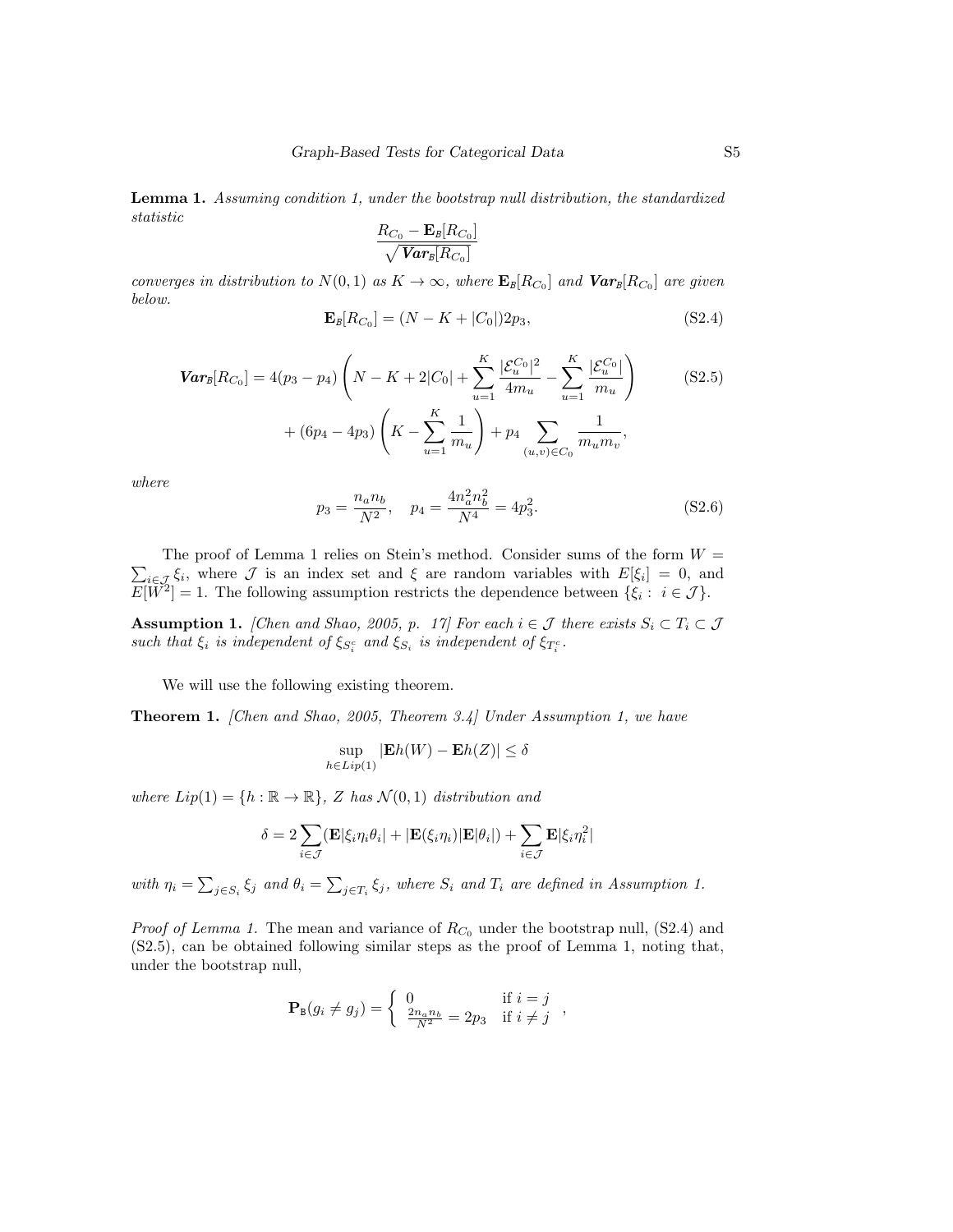and

$$
\mathbf{P}_{\mathbf{B}}(g_i \neq g_j, g_k \neq g_l) = \begin{cases} 0 & \text{if } i = j \text{ and/or } k = l \\ \frac{2n_a n_b}{N^2} = 2p_3 & \text{if } \begin{cases} i = k, j = l, i \neq j \\ i = l, j = k, i \neq j \end{cases} \\ \frac{n_a n_b}{N^2} = p_3 & \text{if } \begin{cases} i = k, j \neq i, l \\ i = l, j \neq i, k \\ j = k, i \neq j, l \\ j = l, i \neq j, k \end{cases} \\ \frac{4n_a^2 n_b^2}{N^4} = p_4 & \text{if } i, j, k, l \text{ are all different.} \end{cases}
$$

To prove asymptotic normality, we first define more notations. For any node  $u$  of  $C_0$ , let

$$
R_u=\frac{2n_{au}n_{bu}}{m_u},\quad d_u=\mathbf{E_B}[R_u]=2(m_u-1)p_3,
$$

where  $p_3$  is defined in (S2.6). Similarly, for any edge  $(u, v)$  of  $C_0$ , let

$$
R_{uv} = \frac{n_{au}n_{bv} + n_{av}n_{bu}}{m_u m_v}, \quad d_{uv} = \mathbf{E}_{\mathbf{B}}[R_{uv}] = 2p_3.
$$

Let  $\sigma_{\mathbf{B}}^2 = \mathbf{Var}_{\mathbf{B}}[R_{C_0}], \xi_u, \xi_{uv}$  be the standardized mixing potentials,

$$
\xi_u = \frac{R_u - d_u}{\sigma_B},\tag{S2.7}
$$

$$
\xi_{uv} = \frac{R_{uv} - d_{uv}}{\sigma_{\mathsf{B}}}.\tag{S2.8}
$$

Finally, we define the index sets for  $\xi_u$  and<br>  $\xi_{uv}\colon$ 

$$
\mathcal{J}_1 = \{1, \dots, K\},
$$
  

$$
\mathcal{J}_2 = \{uv : u < v \text{ such that } (u, v) \in C_0\},
$$

and let  $\mathcal{J} = \mathcal{J}_1 \cup \mathcal{J}_2$ . Since  $R_{C_0} = \sum_{u=1}^K R_u + \sum_{(u,v) \in C_0} R_{uv}$ , the standardized statistic is

$$
W := \sum_{i \in \mathcal{J}} \xi_i = \sum_{u \in \mathcal{J}_1} \frac{R_u - d_u}{\sigma_{\mathsf{B}}} + \sum_{uv \in \mathcal{J}_2} \frac{R_{uv} - d_{uv}}{\sigma_{\mathsf{B}}} = \frac{R_{C_0} - \mathbf{E}_{\mathsf{B}}[R_{C_0}]}{\sigma_{\mathsf{B}}}.
$$

Our notation follows those of Theorem 1 and Assumption 1. For  $u\in\mathcal{J}_1,$  let

$$
S_u = \{u\} \cup \{uv, vu : (u, v) \in C_0\},\,
$$
  

$$
T_u = S_u \cup \{v, vw, wv : (u, v), (v, w) \in C_0\}.
$$

For  $uv \in \mathcal{J}_2$ , let

$$
S_{uv} = \{uv, u, v\} \cup \{uw, wu : (u, w) \in C_0\} \cup \{vw, wv : (v, w) \in C_0\},
$$
  
\n
$$
T_{uv} = S_{uv} \cup \{w, wy, yw : (u, w), (w, y) \in C_0\} \cup \{w, wy, yw : (v, w), (w, y) \in C_0\}.
$$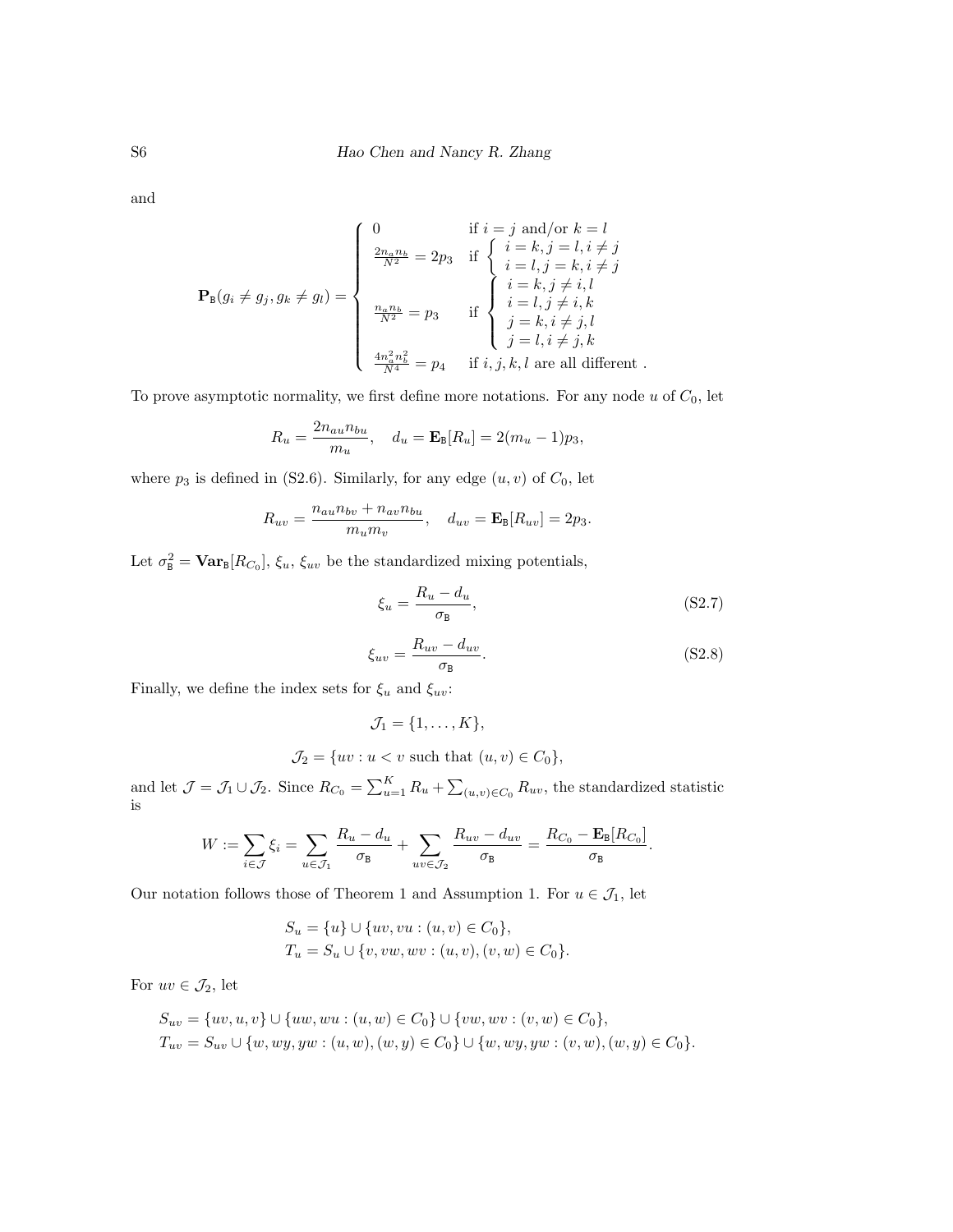$S_u, T_u, S_{uv}, T_{uv}$  defined in this way satisfy Assumption 1.

Since  $R_u \in [0, \frac{m_u}{2}], p_3 \in [0, \frac{1}{4}],$  and  $R_{uv} \in [0, 1]$ , we have  $d_u \in [0, \frac{m_u - 1}{2}], d_{uv} \in [0, \frac{1}{2}],$ and therefore  $|\xi_u| \leq \frac{m_u}{2\sigma_{\rm B}}, |\xi_{uv}| \leq \frac{1}{\sigma_{\rm B}}.$  Hence,

$$
\sum_{j \in S_u} |\xi_j| \leq \frac{1}{\sigma_{\mathbf{B}}} (m_u + |\mathcal{E}_u^{C_0}|), \quad u \in \mathcal{J}_1,
$$
\n
$$
\sum_{j \in T_u} |\xi_j| \leq \frac{1}{\sigma_{\mathbf{B}}} (m_u + \sum_{v \in \mathcal{V}_u} m_v + |\mathcal{E}_{u,2}^{C_0}|), \quad u \in \mathcal{J}_1,
$$
\n
$$
\sum_{j \in S_{uv}} |\xi_j| \leq \frac{1}{\sigma_{\mathbf{B}}} (m_u + m_v + |\mathcal{E}_u^{C_0}| + |\mathcal{E}_v^{C_0}|), \quad uv \in \mathcal{J}_2,
$$
\n
$$
\sum_{j \in T_{uv}} |\xi_j| \leq \frac{1}{\sigma_{\mathbf{B}}} (m_u + m_v + \sum_{w \in \mathcal{V}_u \cup \mathcal{V}_v} m_w + |\mathcal{E}_{u,2}^{C_0}| + |\mathcal{E}_{v,2}^{C_0}|), \quad uv \in \mathcal{J}_2.
$$

As in Theorem 1, let  $\eta_i = \sum_{j \in S_i} \xi_j$  and  $\theta_i = \sum_{j \in T_i} \xi_j$ . Then

$$
\mathbf{E}_{\mathrm{B}}|\xi_{i}\eta_{i}\theta_{i}| = \mathbf{E}_{\mathrm{B}}|\xi_{i}\sum_{j\in S_{i}}\xi_{j}\sum_{k\in T_{i}}\xi_{k}| \leq \mathbf{E}_{\mathrm{B}}|\xi_{i}|\sum_{j\in S_{i}}|\xi_{j}|\sum_{k\in T_{i}}|\xi_{k}|,
$$
\n
$$
|\mathbf{E}_{\mathrm{B}}(\xi_{i}\eta_{i})|\mathbf{E}_{\mathrm{B}}|\theta_{i}| \leq \mathbf{E}_{\mathrm{B}}|\xi_{i}\sum_{j\in S_{i}}\xi_{j}|\mathbf{E}_{\mathrm{B}}|\sum_{j\in T_{i}}\xi_{j}| \leq \mathbf{E}_{\mathrm{B}}|\xi_{i}|\sum_{j\in S_{i}}|\xi_{j}|\mathbf{E}_{\mathrm{B}}\sum_{j\in T_{i}}|\xi_{j}|,
$$
\n
$$
\mathbf{E}_{\mathrm{B}}|\xi_{i}\eta_{i}^{2}| = \mathbf{E}_{\mathrm{B}}|\xi_{i}\sum_{j\in S_{i}}\sum_{k\in S_{i}}\xi_{j}\xi_{k}| \leq \mathbf{E}_{\mathrm{B}}|\xi_{i}|\sum_{j\in S_{i}}|\xi_{j}|\sum_{k\in S_{i}}|\xi_{k}|.
$$

Thus, for  $i = u \in \mathcal{J}_1$ , the terms  $\mathbf{E}_{\mathbf{B}}[\xi_i \eta_i \theta_i], |\mathbf{E}_{\mathbf{B}}(\xi_i \eta_i)| \mathbf{E}_{\mathbf{B}}[\theta_i],$  and  $\mathbf{E}_{\mathbf{B}}[\xi_i \eta_i^2]$  are all bounded by

$$
\frac{1}{\sigma_{\rm B}^3} m_u (m_u + |\mathcal{E}_u^{C_0}|)(m_u + \sum_{v \in \mathcal{V}_u} m_v + |\mathcal{E}_{u,2}^{C_0}|),
$$

and for  $i = uv \in \mathcal{J}_2$ , the terms  $\mathbf{E}_{\mathbf{B}}[\xi_i \eta_i \theta_i], |\mathbf{E}_{\mathbf{B}}(\xi_i \eta_i)| \mathbf{E}_{\mathbf{B}}[\theta_i],$  and  $\mathbf{E}_{\mathbf{B}}[\xi_i \eta_i^2]$  are all bounded by

$$
\frac{1}{\sigma_{\rm B}^3}(m_u + m_v + |\mathcal{E}_u^{C_0}| + |\mathcal{E}_v|)(m_u + m_v + \sum_{w \in \mathcal{V}_u \cup \mathcal{V}_v} m_w + |\mathcal{E}_{u,2}^{C_0}| + |\mathcal{E}_{v,2}^{C_0}|).
$$

Hence,

$$
\delta \leq \frac{5}{\sigma_{\text{B}}^3} \left( \sum_{u=1}^K m_u (m_u + |\mathcal{E}_u^{C_0}|) (m_u + \sum_{v \in \mathcal{V}_u} m_v + |\mathcal{E}_{u,2}^{C_0}|) + \sum_{(u,v) \in C_0} (m_u + m_v + |\mathcal{E}_u^{C_0}| + |\mathcal{E}_v^{C_0}|) (m_u + m_v + \sum_{w \in \mathcal{V}_u \cup \mathcal{V}_v} m_w + |\mathcal{E}_{u,2}^{C_0}| + |\mathcal{E}_{v,2}^{C_0}|) \right).
$$

Since  $\sigma_{\text{B}}$  is of order  $\sqrt{K}$  or higher, under condition 1,  $\delta \to 0$  as  $K \to \infty$ .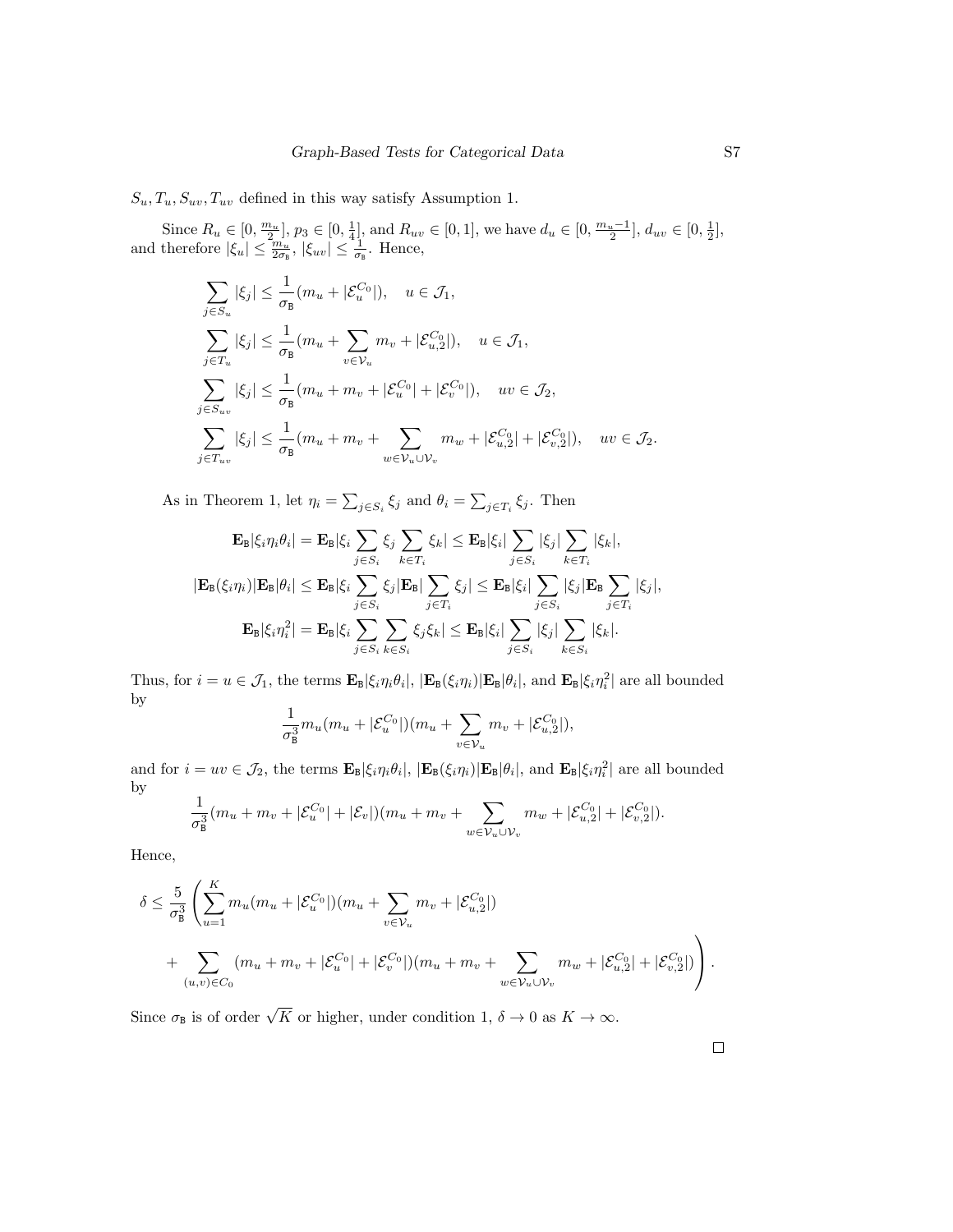Proof of Theorem 3. To show the asymptotic normality of the standardized statistic under the permutation null, we only need to show that  $(R_{\mathcal{C}_0}, n_a^B)$  converges to a bivariate Gaussian distribution under the bootstrap null, where  $n_a^B$  is the number of observations that belong to group a in the bootstrap sample. Then asymptotic normality of  $R_{C_0}$ under the permutation null follows from the fact that its distribution is equal to the conditional distribution of  $R_{C_0}$  given  $n_a^B = n_a$ . The standardized bivariate vector is

$$
\left(\frac{R_{C_0} - \mathbf{E}_{\mathbf{B}}[R_{C_0}]}{\sqrt{\mathbf{Var}_{\mathbf{B}}[R_{C_0}]}}, \frac{n_a^B - Np_a}{\sigma_0}\right)
$$

with  $p_a = n_a/N$ ,  $\sigma_0^2 = N p_a (1 - p_a)$ . By the Cramér-Wold device, we only need to show that

$$
a_1\frac{R_{C_0}-\mathbf{E}_{\text{B}}[R_{C_0}]}{\sqrt{\text{Var}_{\text{B}}[R_{C_0}]}}+a_2\frac{n_a^B-Np_a}{\sigma_0}
$$

is asymptotic Gaussian under the bootstrap null for all  $a_1, a_2 \in \mathbb{R}, a_1 a_2 \neq 0$ .

Let  $\xi_i, i \in \mathcal{J}$  be defined in the same way as in the proof of Lemma 1. Let  $\mathcal{J}_3$  =  $\{|\mathcal{J}| + 1, \ldots, |\mathcal{J}| + K\}$ . For  $i \in \mathcal{J}_3$ , let

$$
\xi_i = \frac{n_{ai'} - p_a m_{i'}}{\sigma_0}, \quad i' = i - |\mathcal{J}|.
$$

We use Theorem 1 to show the asymptotic Gaussianity of  $\sum_{i\in\mathcal{J}}a_1\xi_i + \sum_{i\in\mathcal{J}_3}a_2\xi_i$ . We need to redefine the neighborhood sets to satisfy Assumption 1.

For  $u \in \mathcal{J}_1$ ,

$$
S_u = \{u, u + |\mathcal{J}|\} \cup \{uv, vu : (u, v) \in C_0\},\
$$
  

$$
T_u = S_u \cup \{v, v + |\mathcal{J}|, vw, uv : (u, v), (v, w) \in C_0\}.
$$

For  $uv \in \mathcal{J}_2$ ,

$$
S_{uv} = \{uv, u, v, u + |\mathcal{J}|, v + |\mathcal{J}|\} \cup \{uw, wu : (u, w) \in C_0\}
$$
  

$$
\cup \{vw, wv : (v, w) \in C_0\},
$$
  

$$
T_{uv} = S_{uv} \cup \{w, w + |\mathcal{J}|, wy, yw : (u, w), (w, y) \in C_0\}
$$
  

$$
\cup \{w, w + |\mathcal{J}|, wy, yw : (v, w), (w, y) \in C_0\}.
$$

And for  $u \in \mathcal{J}_3$ ,

$$
S_u = \{u, u'\} \cup \{u'v, vu': (u', v) \in C_0\}, \quad u' = u - |\mathcal{J}|,
$$
  

$$
T_u = S_u \cup \{v, v + |\mathcal{J}|, vw, wv: (u', v), (v, w) \in C_0\}.
$$

From the proof of Lemma 1, we have

$$
|\xi_u| \le \frac{m_u}{2\sigma_B}
$$
,  $\forall u \in \mathcal{J}_1$ ;  $|\xi_{uv}| \le \frac{1}{\sigma_B}$ ,  $\forall uv \in \mathcal{J}_2$ .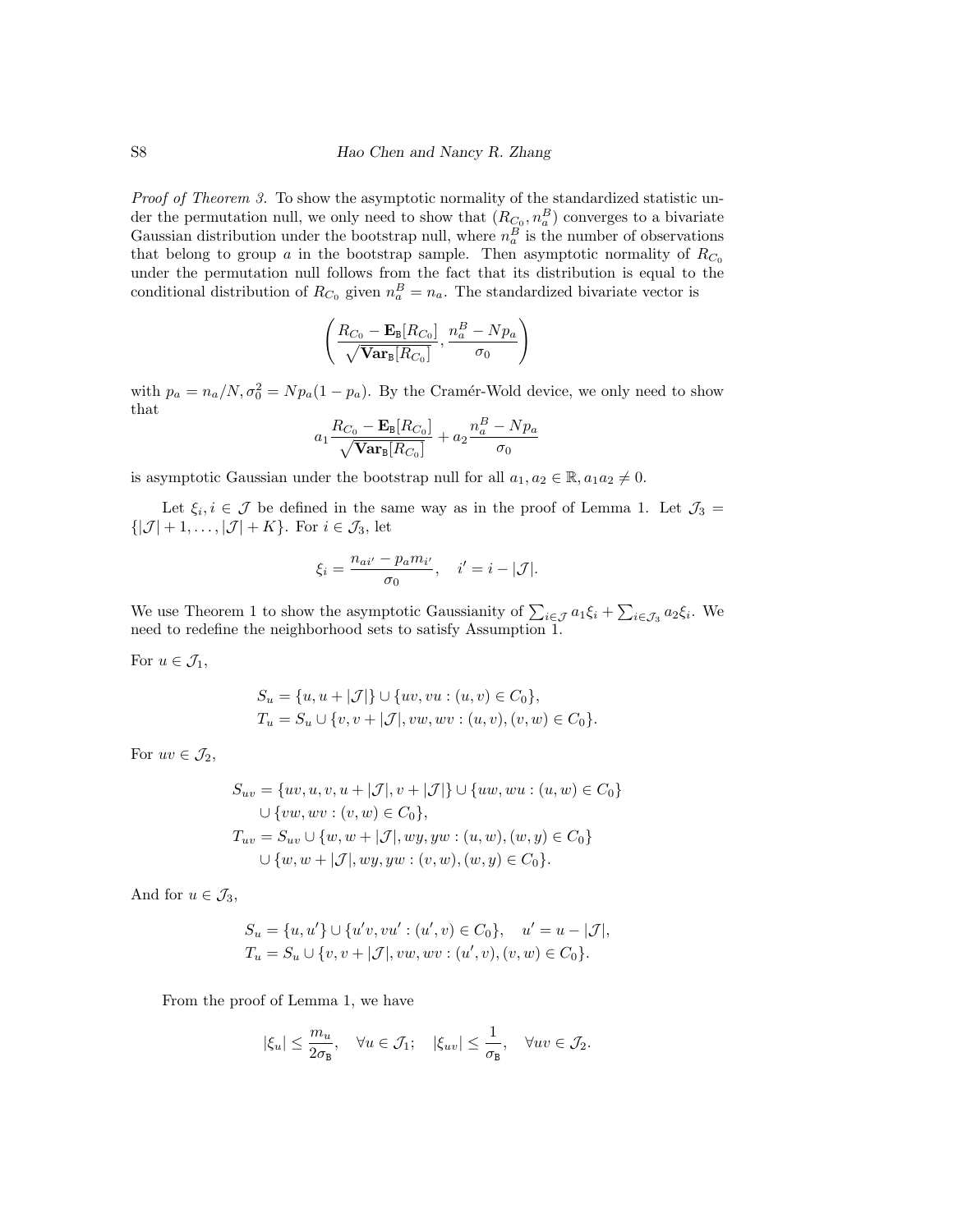For  $u \in \mathcal{J}_3$ ,

$$
|\xi_u| \le \frac{m_{u'}}{\sigma_0}, \quad u' = u - |\mathcal{J}|.
$$

Let  $\sigma = \min(\sigma_{\mathbf{B}}, \sigma_0)$ , then

$$
\sum_{j \in S_u} |\xi_j| \leq \frac{1}{\sigma} (2m_u + |\mathcal{E}_u^{C_0}|), \quad u \in \mathcal{J}_1 \cup \mathcal{J}_3,
$$
\n
$$
\sum_{j \in T_u} |\xi_j| \leq \frac{1}{\sigma} (2m_u + 2 \sum_{v \in \mathcal{V}_u} m_v + |\mathcal{E}_{u,2}^{C_0}|), \quad u \in \mathcal{J}_1 \cup \mathcal{J}_3,
$$
\n
$$
\sum_{j \in S_{uv}} |\xi_j| \leq \frac{1}{\sigma} (2m_u + 2m_v + |\mathcal{E}_u^{C_0}| + |\mathcal{E}_v^{C_0}|), \quad uv \in \mathcal{J}_2,
$$
\n
$$
\sum_{j \in T_{uv}} |\xi_j| \leq \frac{1}{\sigma} (2m_u + 2m_v + 2 \sum_{w \in \mathcal{V}_u \cup \mathcal{V}_v} m_w + |\mathcal{E}_{u,2}^{C_0}| + |\mathcal{E}_{v,2}^{C_0}|), \quad uv \in \mathcal{J}_2.
$$

Thus, for  $i = u \in \mathcal{J}_1 \cup \mathcal{J}_3$ , the terms  $\mathbf{E}_{\mathbf{B}}|\xi_i\eta_i\theta_i|$ ,  $|\mathbf{E}_{\mathbf{B}}(\xi_i\eta_i)|\mathbf{E}_{\mathbf{B}}|\theta_i|$ , and  $\mathbf{E}_{\mathbf{B}}|\xi_i\eta_i^2|$  are all bounded by

$$
\frac{1}{\sigma^3} m_u (2m_u + |\mathcal{E}_u^{C_0}|) (2m_u + 2 \sum_{v \in \mathcal{V}_u} m_v + |\mathcal{E}_{u,2}^{C_0}|),
$$

and for  $i = uv \in \mathcal{J}_2$ , terms  $\mathbf{E}_{\mathbf{B}}[\xi_i \eta_i \theta_i], |\mathbf{E}_{\mathbf{B}}(\xi_i \eta_i)| \mathbf{E}_{\mathbf{B}}[\theta_i],$  and  $\mathbf{E}_{\mathbf{B}}[\xi_i \eta_i^2]$  are all bounded by

$$
\frac{1}{\sigma^3}(2m_u + 2m_v + |\mathcal{E}_u^{C_0}| + |\mathcal{E}_v|)(2m_u + 2m_v + 2\sum_{w \in \mathcal{V}_u \cup \mathcal{V}_v} m_w + |\mathcal{E}_{u,2}^{C_0}| + |\mathcal{E}_{v,2}^{C_0}|).
$$

Define  $W_{a_1,a_2} = \sum_{i \in \mathcal{J}} a_1 \xi_i + \sum_{i \in \mathcal{J}_3} a_2 \xi_i$ . The value of  $\delta$  in Theorem 1 has the form

$$
\delta = \frac{1}{\sqrt{\mathbf{E}_{\mathbf{B}}[W_{a_1,a_2}^2]}} \left( 2 \sum_{i \in \mathcal{J}} (\mathbf{E}_{\mathbf{B}}|a_1 \xi_i \eta_i \theta_i| + |\mathbf{E}_{\mathbf{B}}(a_1 \xi_i \eta_i)| \mathbf{E}_{\mathbf{B}}|\theta_i|) + \sum_{i \in \mathcal{J}} \mathbf{E}_{\mathbf{B}}|a_1 \xi_i \eta_i^2| + 2 \sum_{i \in \mathcal{J}_3} (\mathbf{E}_{\mathbf{B}}|a_2 \xi_i \eta_i \theta_i| + |\mathbf{E}_{\mathbf{B}}(a_2 \xi_i \eta_i)| \mathbf{E}_{\mathbf{B}}|\theta_i|) + \sum_{i \in \mathcal{J}_3} \mathbf{E}_{\mathbf{B}}|a_2 \xi_i \eta_i^2| \right),
$$

where  $\eta_i = \sum_{j \in S_i} \xi_j (a_1 I_{j \in \mathcal{J}} + a_2 I_{j \in \mathcal{J}_3})$ , and  $\theta_i = \sum_{j \in T_i} \xi_j (a_1 I_{j \in \mathcal{J}} + a_2 I_{j \in \mathcal{J}_3})$ .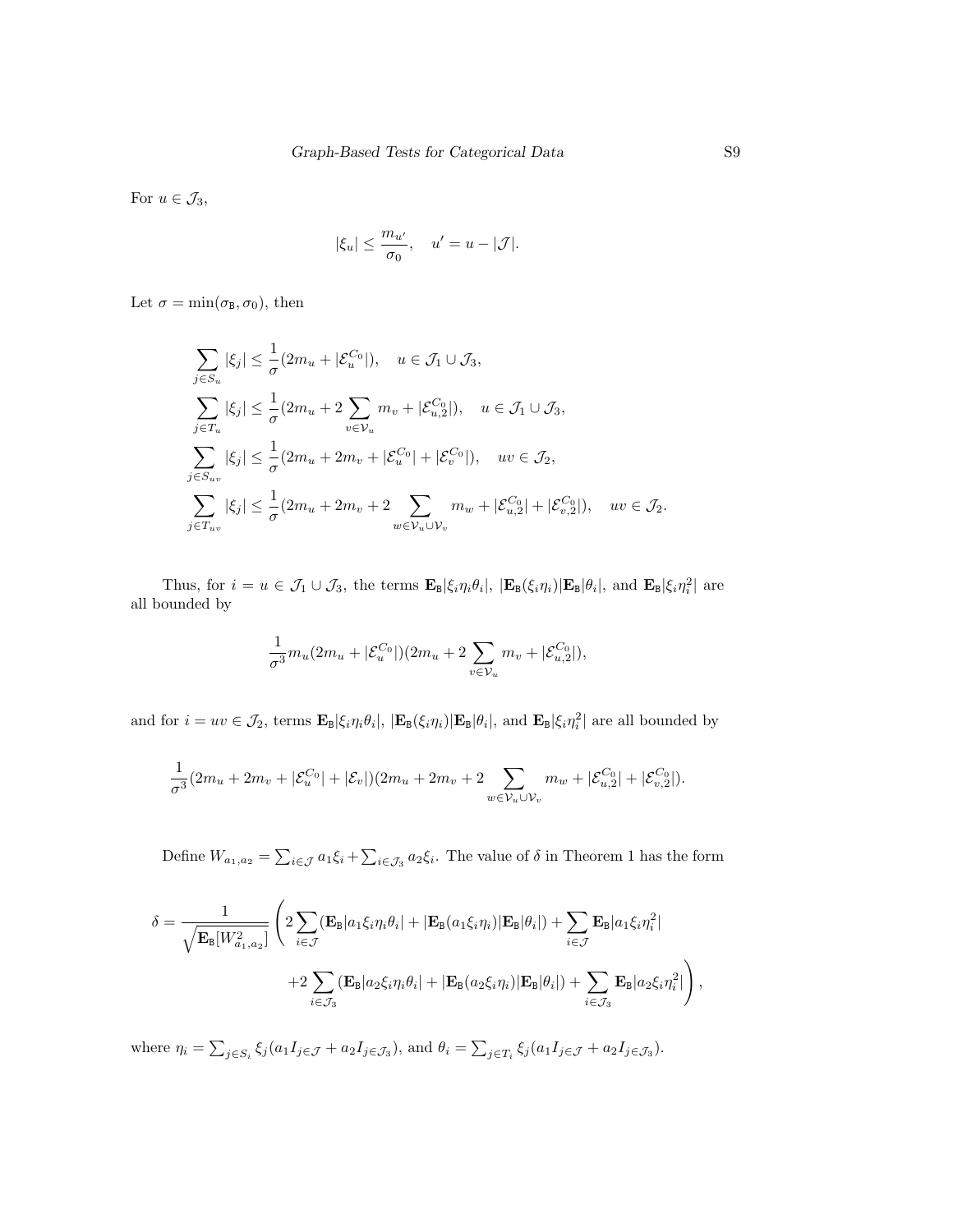Let  $a = \max(|a_1|, |a_2|)$ , we have

$$
\mathbf{E}_{\mathbf{B}}|a_{1}\xi_{i}\eta_{i}\theta_{i}|, \ \mathbf{E}_{\mathbf{B}}|a_{2}\xi_{i}\eta_{i}\theta_{i}| \leq a^{3}\mathbf{E}_{\mathbf{B}}|\xi_{i}\sum_{j\in S_{i}}\xi_{j}\sum_{k\in T_{i}}\xi_{k}|
$$
\n
$$
\leq a^{3}\mathbf{E}_{\mathbf{B}}|\xi_{i}|\sum_{j\in S_{i}}|\xi_{j}|\sum_{k\in T_{i}}|\xi_{k}|,
$$
\n
$$
|\mathbf{E}_{\mathbf{B}}(a_{1}\xi_{i}\eta_{i})|\mathbf{E}_{\mathbf{B}}|\theta_{i}|, \ |\mathbf{E}_{\mathbf{B}}(a_{2}\xi_{i}\eta_{i})|\mathbf{E}_{\mathbf{B}}|\theta_{i}| \leq a^{3}\mathbf{E}_{\mathbf{B}}|\xi_{i}\sum_{j\in S_{i}}\xi_{j}|\mathbf{E}_{\mathbf{B}}|\sum_{j\in T_{i}}\xi_{j}|
$$
\n
$$
\leq a^{3}\mathbf{E}_{\mathbf{B}}|\xi_{i}|\sum_{j\in S_{i}}|\xi_{j}|\mathbf{E}_{\mathbf{B}}\sum_{j\in T_{i}}|\xi_{j}|,
$$
\n
$$
\mathbf{E}_{\mathbf{B}}|a_{1}\xi_{i}\eta_{i}^{2}|, \ \mathbf{E}_{\mathbf{B}}|a_{2}\xi_{i}\eta_{i}^{2}| \leq a^{3}\mathbf{E}_{\mathbf{B}}|\xi_{i}\sum_{j\in S_{i}}\sum_{k\in S_{i}}\xi_{j}\xi_{k}|
$$
\n
$$
\leq a^{3}\mathbf{E}_{\mathbf{B}}|\xi_{i}|\sum_{j\in S_{i}}|\xi_{j}|\sum_{k\in S_{i}}|\xi_{k}|.
$$

Thus,

$$
\delta \leq \frac{40a^3}{\sigma^3 \sqrt{\mathbf{E}_{\mathbf{B}}[W_{a_1, a_2}^2]}} \left( \sum_{u=1}^K m_u (m_u + |\mathcal{E}_u^{C_0}|) (m_u + \sum_{v \in \mathcal{V}_u} m_v + |\mathcal{E}_{u, 2}^{C_0}|) + \sum_{(u, v) \in C_0} (m_u + m_v + |\mathcal{E}_u^{C_0}| + |\mathcal{E}_v^{C_0}|) (m_u + m_v + \sum_{w \in \mathcal{V}_u \cup \mathcal{V}_v} m_w + |\mathcal{E}_{u, 2}^{C_0}| + |\mathcal{E}_{v, 2}^{C_0}|) \right).
$$

Since  $\sigma_{\rm B}^2$  is at least of order K and  $\sigma_0^2$  is of order N,  $\sigma^2$  is at least of order K by Condition 2. If  $\mathbf{E}_{\text{B}}[W_{a_1,a_2}^2]$  is uniformly strictly bounded from 0 for any  $a_1a_2 \neq 0$ , then under Condition 1,  $\delta \to 0$  as  $K \to \infty$ .

We next show that under Condition 2,  $\mathbf{E}_{\mathbf{B}}[W_{a_1,a_2}^2]$  is uniformly strictly bounded from 0 for any  $a_1a_2 \neq 0$ .

Let  $W_1 = \sum_{i \in \mathcal{J}} \xi_i, W_2 = \sum_{i \in \mathcal{J}_3} \xi_i$ , then

$$
\mathbf{E}_{\mathbf{B}}[W_{a_1,a_2}^2] = a_1^2 \mathbf{E}_{\mathbf{B}} W_1^2 + a_2^2 \mathbf{E}_{\mathbf{B}} W_2^2 + 2a_1 a_2 \mathbf{E}_{\mathbf{B}}[W_1 W_2]
$$
  
=  $a_1^2 + a_2^2 + 2a_1 a_2 \mathbf{E}_{\mathbf{B}}[W_1 W_2]$ 

Thus, we only need to show that the absolute correlation between  $W_1$  and  $W_2$  is uniformly strictly bounded from 1. Notice that, in the theorem, we require  $n_a/N$  to be bounded from 0 and 1, so  $p_a$  and  $p_b$  are both bounded from 0 and 1.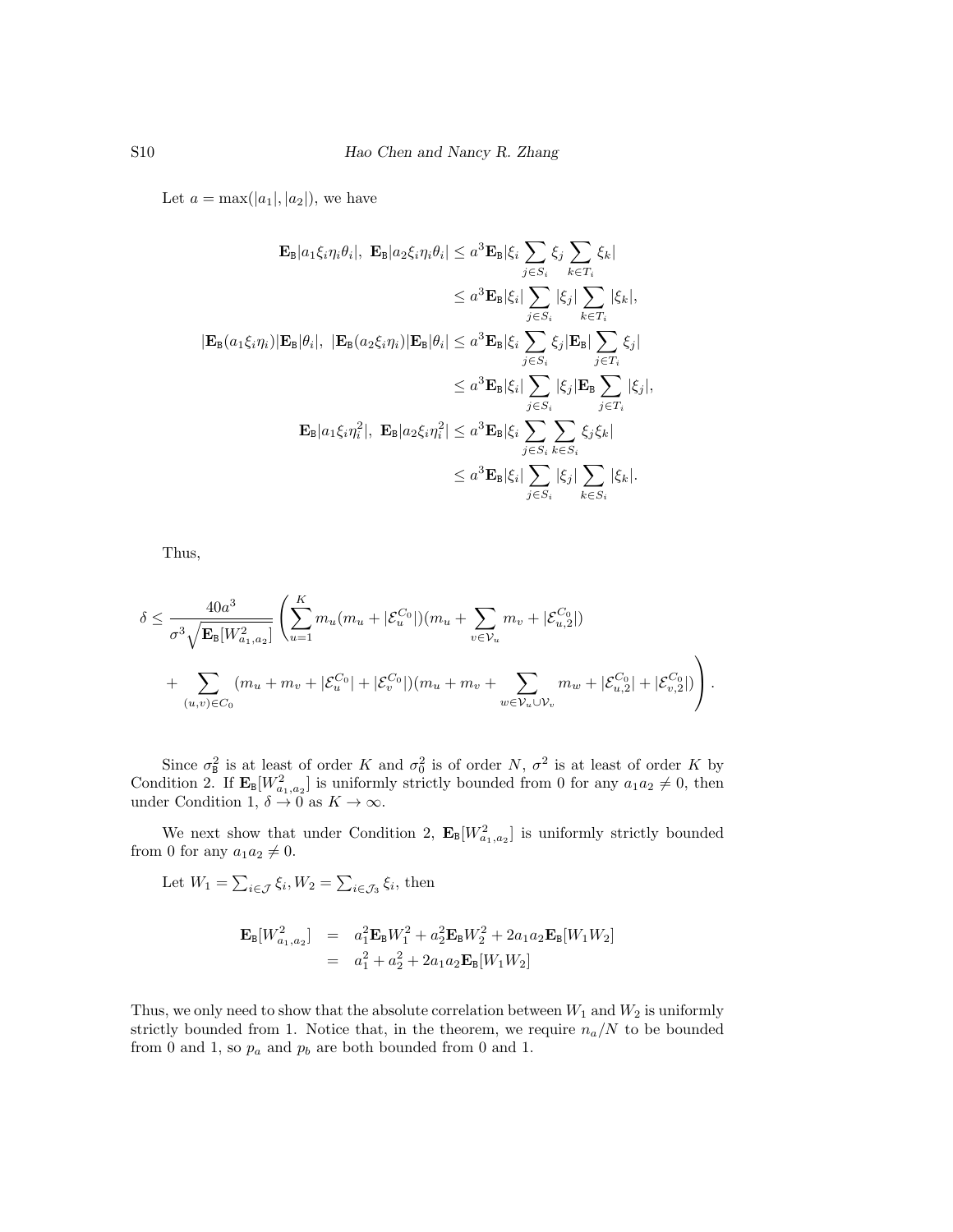Correlation between  $R_{C_0}$  and  $n_a^B$ : Observe that

$$
R_{C_0} n_a^B = \left[ \sum_{u=1}^K \frac{1}{m_u} \sum_{i,j \in C_u} I_{g_i \neq g_j} + \sum_{(u,v) \in C_0} \frac{1}{m_u m_v} \sum_{i \in C_u, j \in C_v} I_{g_i \neq g_j} \right] \sum_{x=1}^N I_{g_x=a}
$$
  
= 
$$
\sum_{u=1}^K \frac{1}{m_u} \sum_{i,j \in C_u} \left( I_{g_i \neq g_j} \sum_{x=1}^N I_{g_x=a} \right) + \sum_{(u,v) \in C_0} \frac{1}{m_u m_v} \sum_{i \in C_u, j \in C_v} \left( I_{g_i \neq g_j} \sum_{x=1}^N I_{g_x=a} \right).
$$

For any  $i\neq j,$ 

$$
\mathbf{E}_{\mathbf{B}}\left[I_{g_i\neq g_j}\sum_{x=1}^{N}I_{g_x=a}\right] = \mathbf{E}_{\mathbf{B}}\left[I_{g_i\neq g_j,g_i=a} + I_{g_i\neq g_j,g_j=a} + \sum_{x\neq i,j}I_{g_i\neq g_j,g_x=a}\right]
$$
  
=  $\mathbf{P}_{\mathbf{B}}(g_i = a, g_j = b) + \mathbf{P}_{\mathbf{B}}(g_i = b, g_j = a) + \sum_{x\neq i,j}\mathbf{P}_{\mathbf{B}}(g_i \neq g_j, g_x = a)$   
=  $p_ap_b + p_ap_b + 2p_ap_bp_a(N-2) = 2p_ap_b(Np_a + 1 - 2p_a).$ 

Hence

$$
\mathbf{E}_{\mathbf{B}}[R_{C_0}n_a^B] = (N - K + |C_0|)2p_ap_b(Np_a + 1 - 2p_a).
$$
  
Since 
$$
\mathbf{E}_{\mathbf{B}}[R_{C_0}] = (N - K + |C_0|)2p_ap_b
$$
 and 
$$
\mathbf{E}_{\mathbf{B}}[n_a^B] = Np_a
$$
, we have

$$
\mathbf{Cov}_{\mathbf{B}}(R_{C_0}, n_a^B) = (N - K + |\mathcal{E}_{C_0}|)2p_a p_b (1 - 2p_a). \tag{S2.9}
$$

If  $p_a = 1/2$ , then  $\text{Cov}_B(R_{C_0}, n_a^B) = 0$ . Since  $\text{Var}_B[R_{C_0}]$  and  $\text{Var}_B[n_a^B] = N p_a p_b$  are positive,  $Cor_{\mathbb{B}}(R_{C_0}, n_a^B) = 0$ , clearly bounded from 1. We consider  $p_a \neq 1/2$  in the following.

$$
\begin{split} \mathbf{Var}_{\mathbf{B}}[R_{C_{0}}] &= 4p_{a}p_{b}(1-4p_{a}p_{b})\left(N-K+2|C_{0}|+\sum_{u=1}^{K}\frac{|\mathcal{E}_{u}^{C_{0}}|^{2}}{4m_{u}}-\sum_{u=1}^{K}\frac{|\mathcal{E}_{u}^{C_{0}}|}{m_{u}}\right) \\ &+4p_{a}p_{b}(6p_{a}p_{b}-1)\left(K-\sum_{u=1}^{K}\frac{1}{m_{u}}\right)+4p_{a}^{2}p_{b}^{2}\sum_{(u,v)\in C_{0}}\frac{1}{m_{u}m_{v}} \\ &=4p_{a}p_{b}(1-4p_{a}p_{b})\left(N-2K+2|C_{0}|+\sum_{u=1}^{K}\frac{(|\mathcal{E}_{u}^{C_{0}}|/2-1)^{2}}{m_{u}}\right) \\ &+8p_{a}^{2}p_{b}^{2}\left(K-\sum_{u=1}^{K}\frac{1}{m_{u}}\right)+4p_{a}^{2}p_{b}^{2}\sum_{(u,v)\in C_{0}}\frac{1}{m_{u}m_{v}}. \end{split}
$$

Since

$$
N\sum_{u=1}^{K} \frac{(|\mathcal{E}_{u}^{C_0}|/2-1)^2}{m_u} = \sum_{u=1}^{K} m_u \sum_{u=1}^{K} \frac{(|\mathcal{E}_{u}^{C_0}|/2-1)^2}{m_u} \ge \left(\sum_{u=1}^{K} \sqrt{m_u \frac{(|\mathcal{E}_{u}^{C_0}|/2-1)^2}{m_u}}\right)^2
$$

$$
= \left(\sum_{u=1}^{K} ||\mathcal{E}_{u}^{C_0}|/2-1||\right)^2 \ge \left(\sum_{u=1}^{K} (|\mathcal{E}_{u}^{C_0}|/2-1)\right)^2 = (|C_0| - K)^2,
$$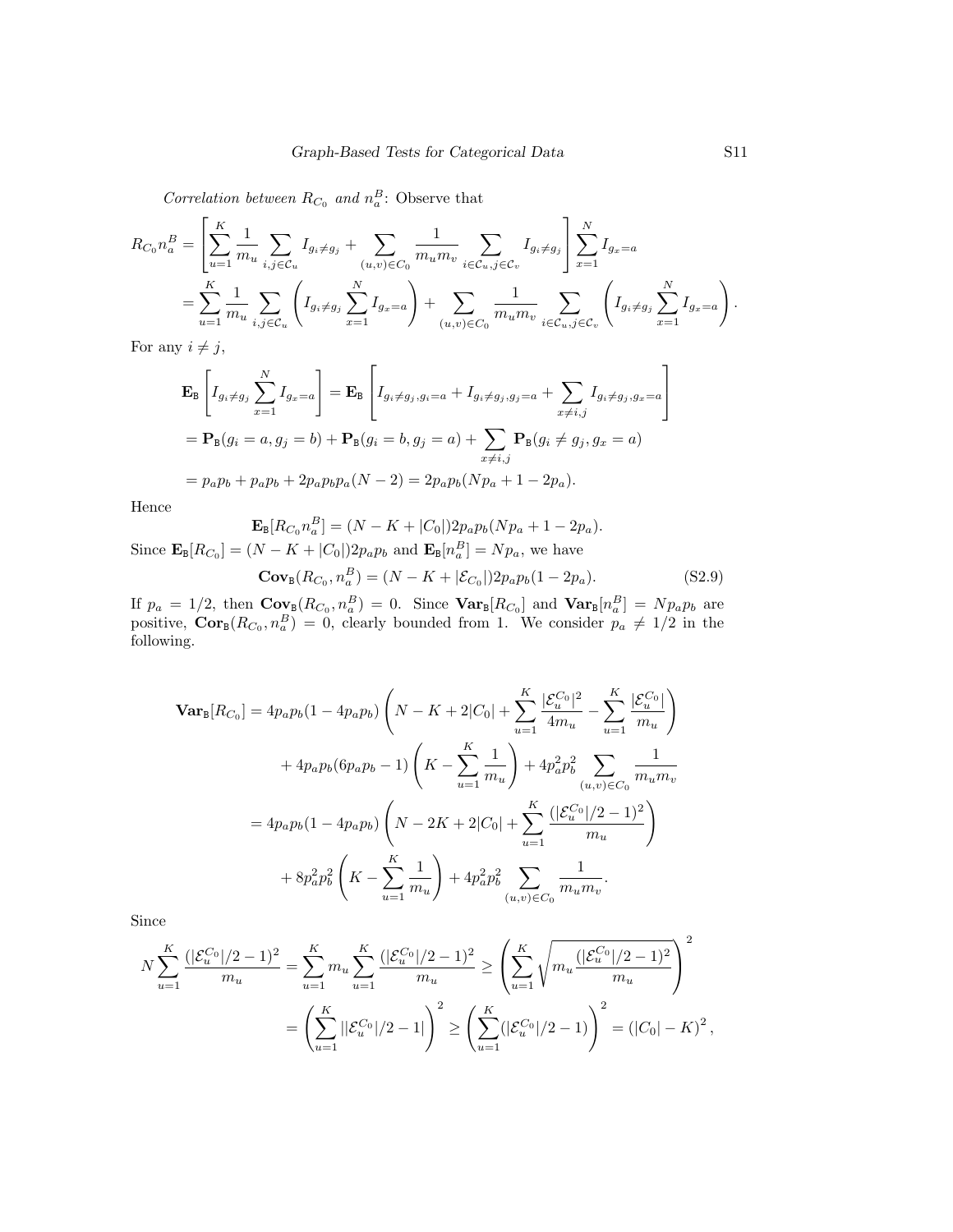we have

$$
\mathbf{Var}_{\mathbf{B}}[R_{C_0}]\mathbf{Var}_{\mathbf{B}}[n_a^B] \ge 4p_a^2p_b^2(1 - 4p_ap_b)[N - K + |C_0|]^2 + 4p_a^3p_b^3N \sum_{(u,v) \in C_0} \frac{1}{m_u m_v}.
$$

Hence,

$$
|\mathbf{Cor}_\mathbf{B}(R_{C_0}, n_a^B)| \le \frac{1}{\sqrt{1 + \frac{p_a p_b N \sum_{(u,v) \in C_0} \frac{1}{m_u m_v}}{(1 - 4p_a p_b)[N - K + |C_0|]^2}}}.
$$

When  $N, |C_0|, \sum_{(u,v)\in C_0} \frac{1}{m_u m_v} \sim \mathcal{O}(K)$ ,  $|\text{Cor}_{\text{B}}(R_{C_0}, n_a^B)|$  is bounded by a value smaller than 1.

#### S2.3 Proof of Lemma 2

Let  $\overline{G}$  be the uMST on subjects, and  $\mathcal{E}_{i}^{G} = \{(i,j) : (i,j) \in \overline{G}\}\.$  Then  $|\mathcal{E}_{i}^{G}| = m_{u} +$  $\sum_{v_u} m_v - 1$ ,  $|\overline{G}| = \sum_{u=1}^K m_u (m_u - 1)/2 + \sum_{(u,v) \in C_0} m_u m_v$ . Since  $\mathbf{E}_{\mathbb{P}}[T_{C_0}] = |\overline{G}| 2p_1$ , and the result follows.

Now, we compute the second moment.

$$
\mathbf{E}_{\mathbf{P}}[T_{C_{0}}^{2}] = \sum_{(i,j),(k,l) \in \overline{G}} \mathbf{P}_{\mathbf{P}}(g_{i} \neq g_{j}, g_{k} \neq g_{l})
$$
\n
$$
= \sum_{(i,j),(k,l) \in \overline{G}} \mathbf{P}_{\mathbf{P}}(g_{i} \neq g_{j}) + \sum_{(i,j),(i,k) \in \overline{G}, j \neq k} \mathbf{P}_{\mathbf{P}}(g_{i} \neq g_{j}, g_{i} \neq g_{k})
$$
\n
$$
+ \sum_{(i,j),(k,l) \in \overline{G}} \mathbf{P}_{\mathbf{P}}(g_{i} \neq g_{j}, g_{k} \neq g_{l})
$$
\n
$$
= |\overline{G}|2p_{1} + \sum_{i=1}^{N} |\mathcal{E}_{i}^{\overline{G}}|(|\mathcal{E}_{i}^{\overline{G}}| - 1)p_{1} + (|\overline{G}|^{2} - |\overline{G}| - \sum_{i=1}^{N} |\mathcal{E}_{i}^{\overline{G}}|(|\mathcal{E}_{i}^{\overline{G}}| - 1))p_{2}
$$
\n
$$
= (p_{1} - p_{2}) \sum_{u=1}^{K} m_{u}(m_{u} + \sum_{v \in \mathcal{V}_{u}} m_{v} - 1)(m_{u} + \sum_{v \in \mathcal{V}_{u}} m_{v} - 2)
$$
\n
$$
+ (p_{1} - p_{2}/2) \left( \sum_{u=1}^{K} m_{u}(m_{u} - 1) + 2 \sum_{(u,v) \in C_{0}} m_{u} m_{v} \right)
$$
\n
$$
+ p_{2} \left( \sum_{u=1}^{K} m_{u}(m_{u} - 1) + 2 \sum_{(u,v) \in C_{0}} m_{u} m_{v} \right)^{2}.
$$

 $\textbf{Var}_{\text{P}}[T_{C_0}]$  follows by  $\textbf{E}_{\text{P}}[T_{C_0}^2] - \textbf{E}_{\text{P}}^2[T_{C_0}].$ 

 $\Box$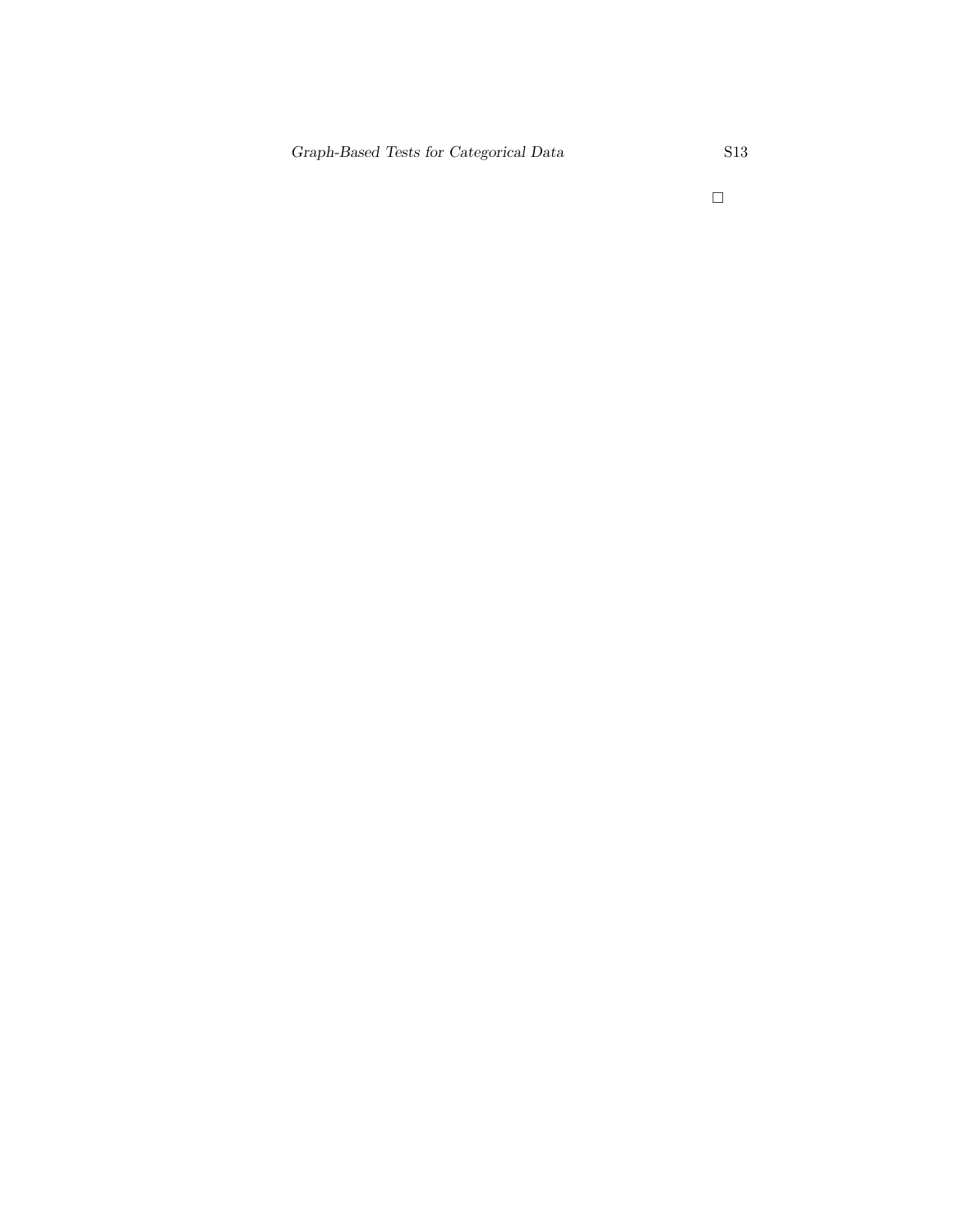S14 Hao Chen and Nancy R. Zhang